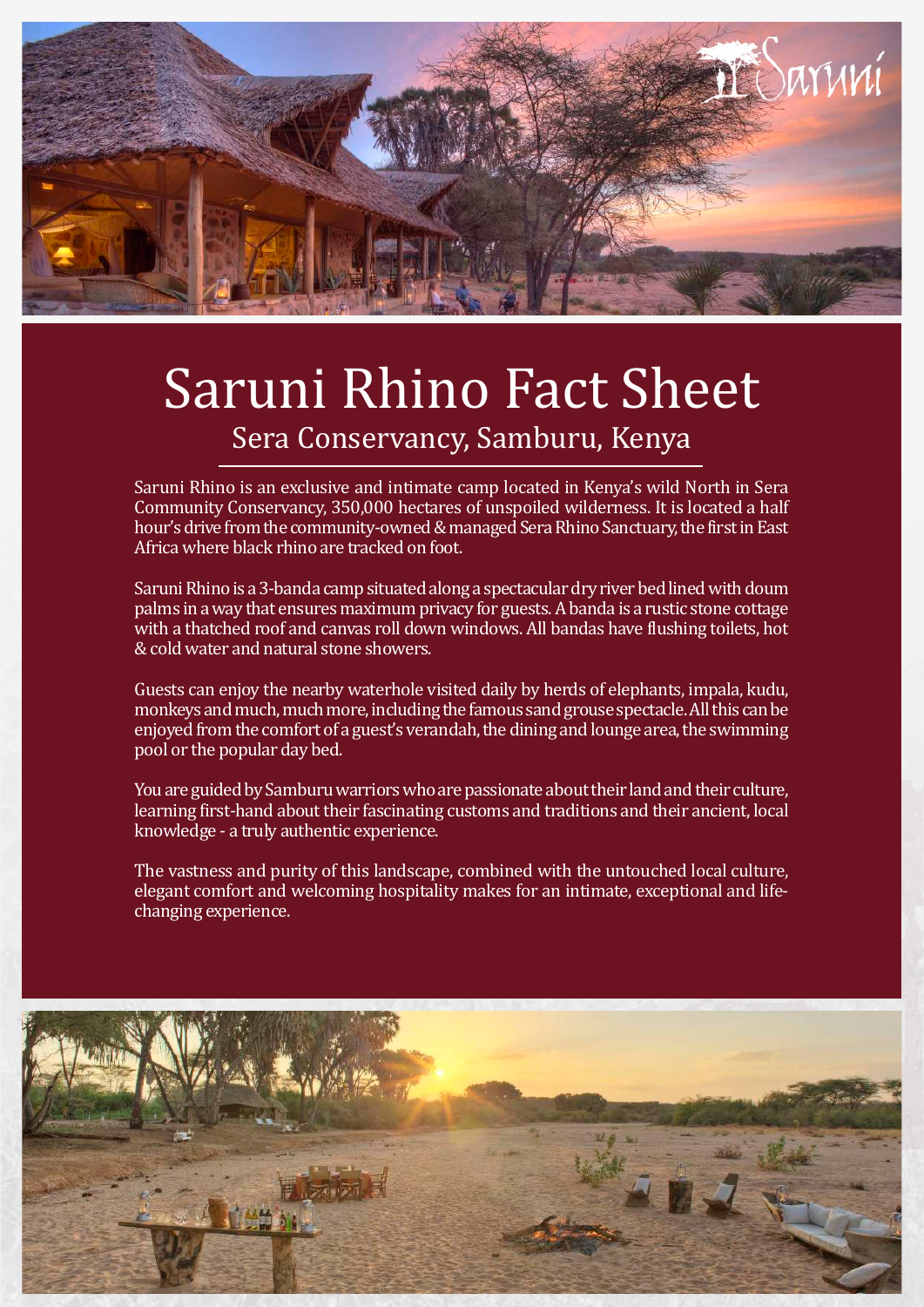

### Accommodation | Experiences | 6 Reasons | Important Information



### **ACCOMMODATION EXPERIENCES**

3 x rustic stone Bandas sleeping 8-10

### **Banda 1**

Banda 1 is an open banda that can sleep 2-4 people (1 x double with the possibility of adding 1-2 x singles), with a bathroom & natural stone shower and flushing toilet accessed directly from the room. It is open plan in style with no room divider so more than 2 guests sharing will need to feel comfortable in the open-plan space. A beautiful private sandy terrace has chairs and tables overlooking the 'lugga', the dry river bed.

### **Banda 2**

Banda 2 is an open banda that sleeps 2 people (1 x double bed). The en-suite bathroom & natural stone shower and flushing toilet is located within the banda. A beautiful private sandy terrace has chairs and tables overlooking the 'lugga', the dry river bed. A nearby tree bed provides additional relaxation space.

### **Banda 3**

Family Banda 3 is a large and elegant villa composed of 2 x double bedrooms sleeping 4 people (configuration can be arranged as 2 x doubles OR 1 x double and 2 x singles based on requirement. A 3rd single can be added on a case by case basis). Both rooms have en-suite bathrooms & natural stone showers with flushing toilets. A shared lounge provides a cool retreat from the large stone verandah which also has outside seating & tables and has the best view of the waterhole directly in front.



- On-foot black rhino tracking inside the Rhino Sanctuary
- Game drives in the 350,000 hectares-large Sera Conservancy
- Spectacular bird-watching, with the unique 'show' of tens of thousands of sand grouse that swoop to take the water, the flapping of their wings en masse creating one of the most sensory delights possible
- Waterhole sightings
- Swimming pool relax & rejuvenation
- Sunset lugga walks
- Guided bush walks
- $\blacksquare$  Bush meals breakfast along the dry river bed and starlit dinners under the vast African skies
- Sundowners
- Visit to 'The Kisima Hamsini', a series of 50 springs where local pastoralists take their livestock to water, and while they sing they also dig up water from the wells to fill up holders and troughs
- Helicopter and bi-plane excursions upon request (payable extra and bookable in advance ONLY)

A Saruni Rhino safari is all-inclusive: full board accommodation, drinks and non payable extra activities.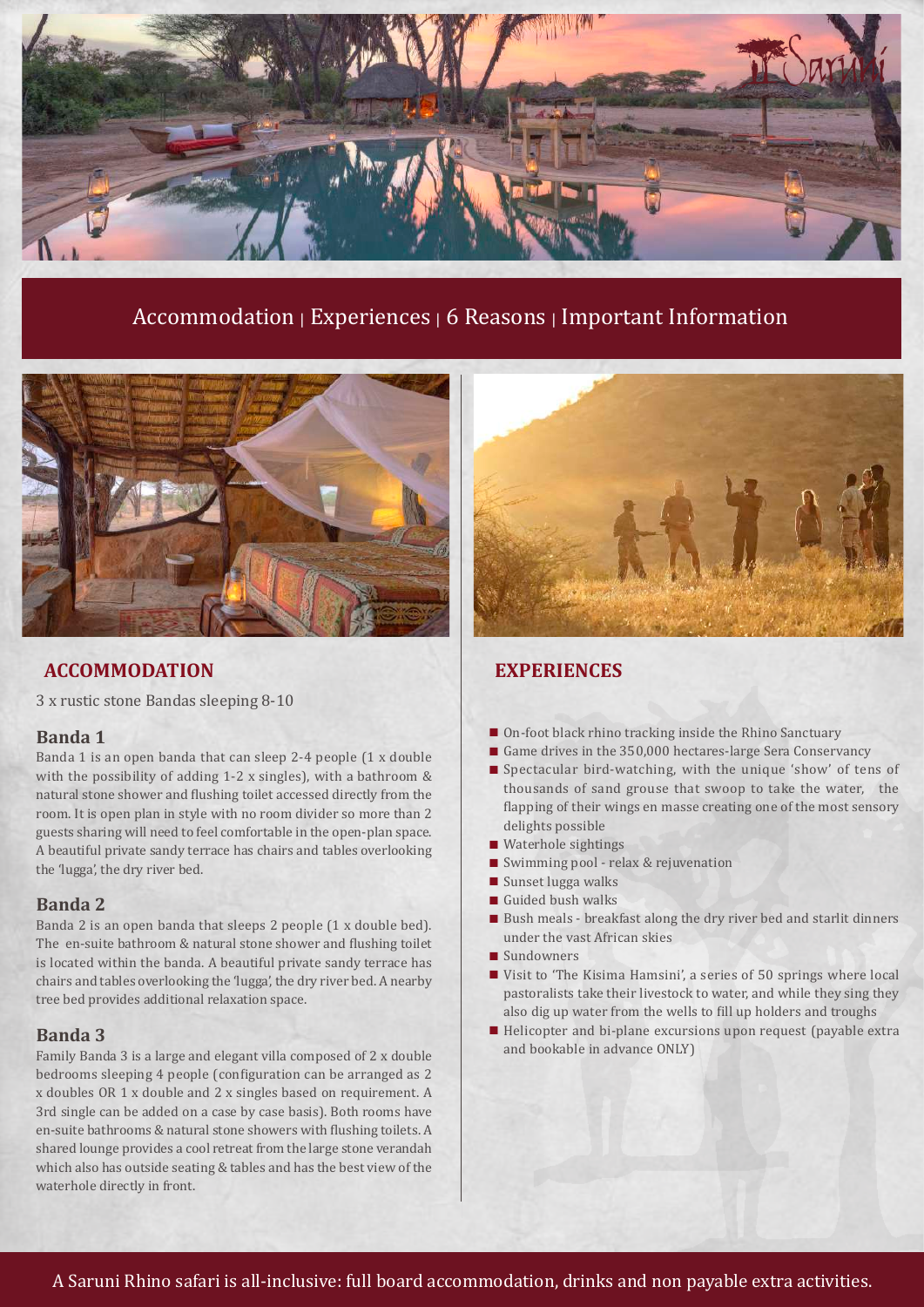

# 6 Reasons to visit Saruni Rhino

### ① First Black Rhino Tracking Experience in East Africa

Pioneering walking safari first of its kind in East Africa, providing a unique and exhilarating adventure whilst also allowing guests to actively contribute to the protection of this iconic species. Tracking black rhino on foot, accompanied by an expert Saruni guide and a highly-trained Sera Community Conservancy ranger in safety, to spot any of the 19 rhino throughout the 54,000 hectares-large sanctuary.

### (2) First community-owned Rhino<br>A totally unique and intimate tradition, the expression of birdlife!<br>Sanctuary in Africa Sanctuary in Africa

Sera Community Conservancy, home to around 16,000 Samburu semi-nomadic pastoralists which form part of a sub-tribe of the Maasai, here is where essentially a sanctuary within a conservancy was formed. Highly secure and fenced, a group of black rhino were re-introduced to Sera Conservancy Rhino Sanctuary to spread and increase Kenya's black rhino population and encourage visitors to the remote and stunning part of the country with a fully community-focused ideology to encourage the sustainable benefits of conservation that Saruni so strongly believes.

### ③First Black Rhino reintroduction to North Kenya

An area which for over 40 years has seen the depletion of the black rhino, until now, where one of the most advanced conservation projects has taken place and the first of its kind in Africa, whereby a group of black rhino has been successfully reintroduced in the fenced, maximum protection sanctuary offering the endangered species a chance to flourish.

### ④ Singing Wells

singing wells of Samburu remain an exclusive experience we offer our guests. Home to The Fifty Wells, 'Kisima Hamsini', a series of fifty springs where local pastoralists take their livestock to water, digging deep in the barren land filling up wells to in-turn fill up holders and troughs whilst singing a unique melody to which each Moran's herd individually heeds.

### ⑤ Endless untouched landscape

Located a little over 1.5 hours drive from Saruni Samburu lodge, Saruni Rhino lies in the wild, undiscovered northern frontier of Kenya in 350,000 hectares of Sera Community Conservancy. The semi-arid, untouched, striking landscape stretches further than the eye can see giving a sense of total inimitability.

### ⑥ Unique Wildlife & Eco-System

The Sera Community Conservancy is home to one of the most fascinating ecosystems, to which guests have the remarkable opportunity to explore with matchless experiences such as the 'Samburu Five'. The 'Samburu Five' are rare and endemic to the Samburu ecosystem. These consist of the Gerenuk, the Reticulated giraffe, the Somali ostrich, the Grevy's zebra, the Beisa oryx and an abundance of other rare species such as the leopard, the striped hyena, the Civet cat and the wonderful African wild dog